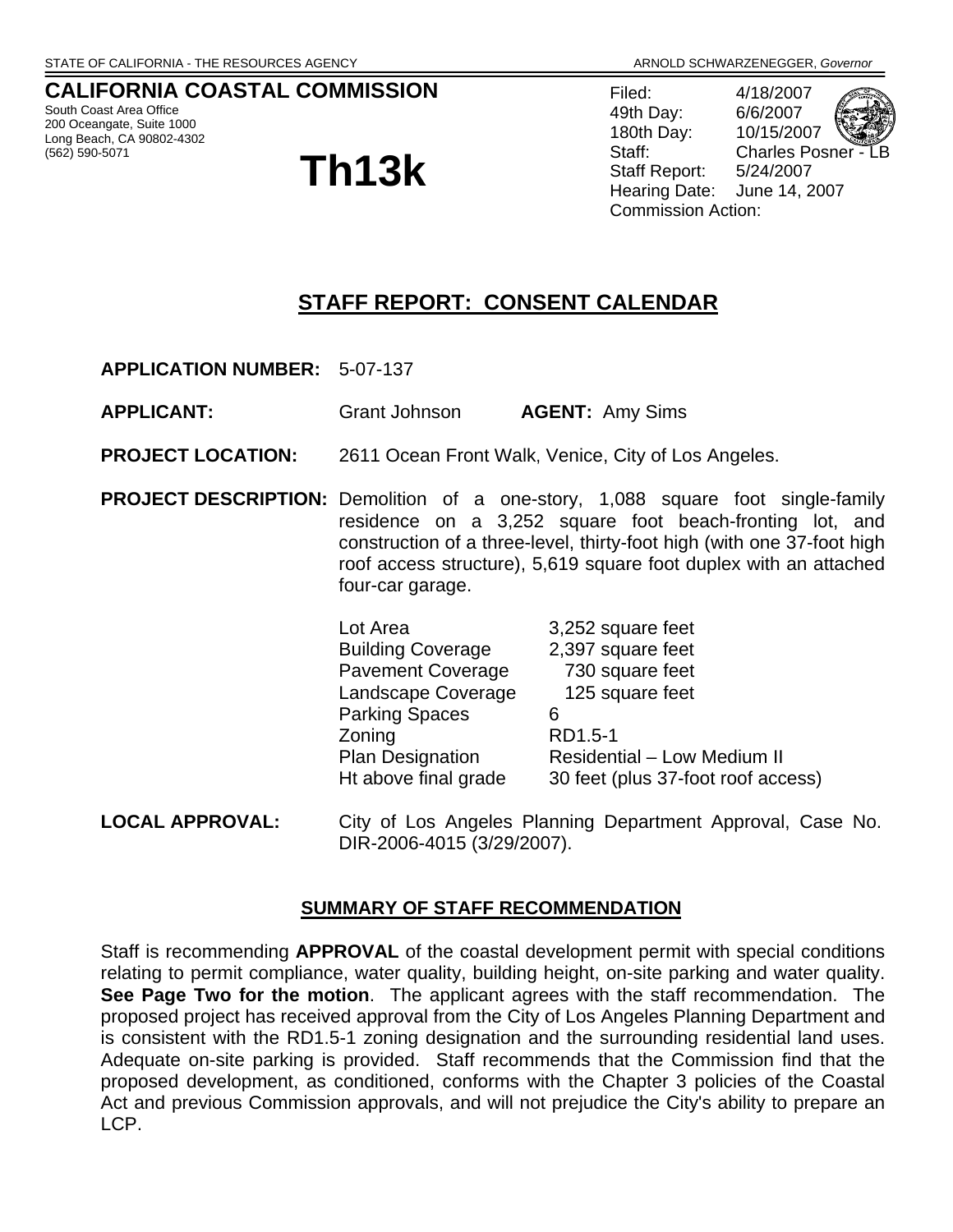#### **SUBSTANTIVE FILE DOCUMENTS:**

- 1. City of Los Angeles certified Venice Land Use Plan, 6/14/2001.
- 2. Coastal Development Permits 5-01-267 & 268 (Villa Lido: 2201-2205 OFW).
- 3. Coastal Development Permit 5-03-520 (Ennis: 2911 OFW).
- 4. Coastal Development Permit 5-04-150 (Binder: 2703 OFW).
- 5. Coastal Development Permit 5-05-178 (Targon: 3009 OFW).
- 6. Coastal Development Permit 5-06-209 (Rudisill: 3003 OFW).
- 7. Coastal Development Permit Application 5-07-093 (Johnson: 2615 OFW).

#### **STAFF RECOMMENDATION:**

The staff recommends that the Commission adopt the following resolution to **APPROVE** the coastal development permit application with special conditions:

#### **MOTION:** *"I move that the Commission approve the coastal development permit applications included on the consent calendar in accordance with the staff recommendations."*

Staff recommends a **YES** vote. Passage of this motion will result in approval of all the permits included on the consent calendar. An affirmative vote by a majority of the Commissioners present is needed to pass the motion.

#### **I. Resolution: Approval with Conditions**

The Commission hereby **APPROVES** a coastal development permit for the proposed development and adopts the findings set forth below on grounds that the development as conditioned will be in conformity with the policies of Chapter 3 of the Coastal Act and will not prejudice the ability of the local government having jurisdiction over the area to prepare a Local Coastal Program conforming to the provisions of Chapter 3 of the Coastal Act. Approval of the permit complies with the California Environmental Quality Act because either 1) feasible mitigation measures and/or alternatives have been incorporated to substantially lessen any significant adverse effects of the development on the environment, or 2) there are no further feasible mitigation measures or alternatives that would substantially lessen any significant adverse impacts of the development on the environment.

#### **II. Standard Conditions**

- 1. Notice of Receipt and Acknowledgment. The permit is not valid and development shall not commence until a copy of the permit, signed by the permittee or authorized agent, acknowledging receipt of the permit and acceptance of the terms and conditions, is returned to the Commission office.
- 2. Expiration. If development has not commenced, the permit will expire two years from the date this permit is reported to the Commission. Development shall be pursued in a diligent manner and completed in a reasonable period of time. Application for extension of the permit must be made prior to the expiration date.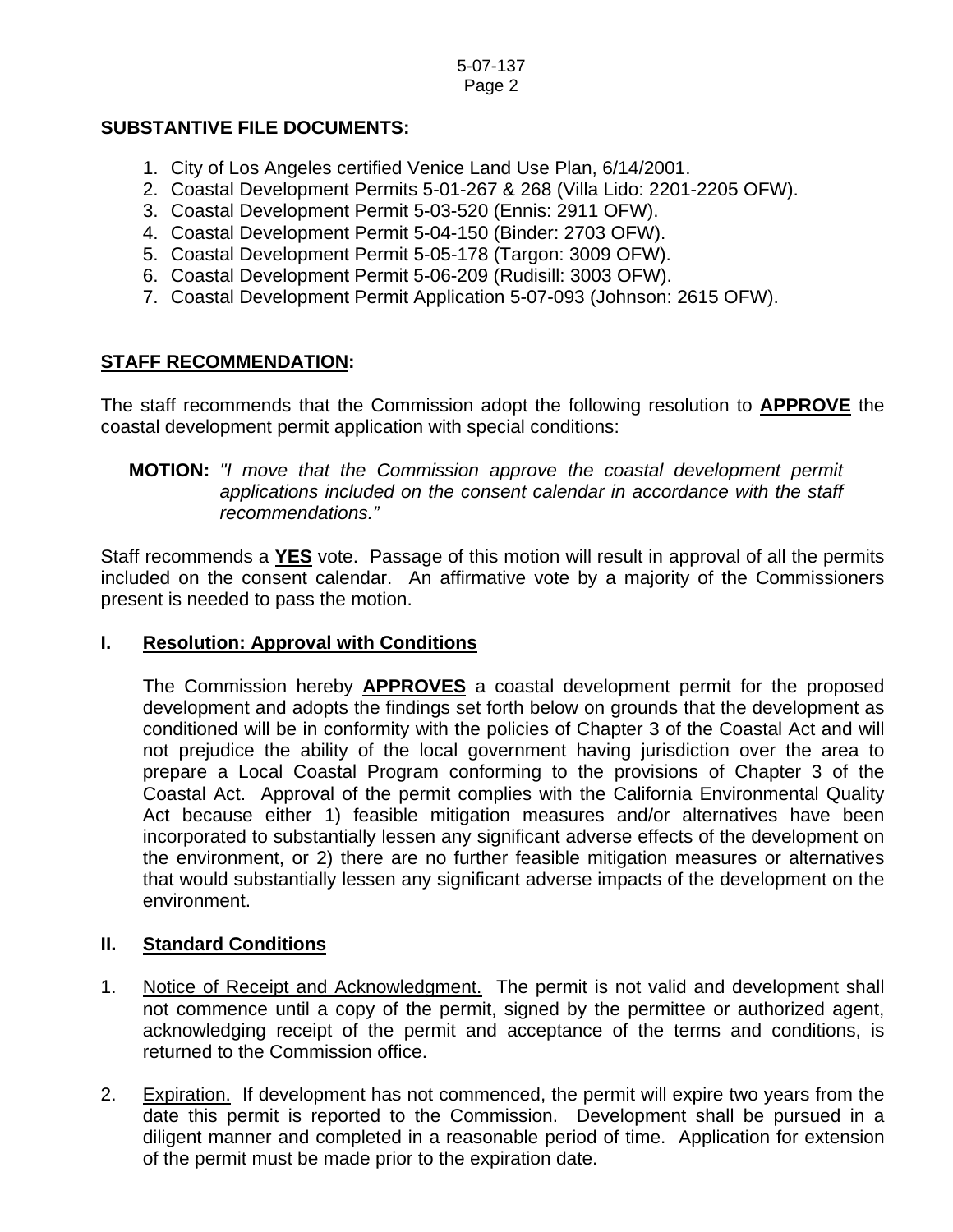- 3. Interpretation. Any questions of intent or interpretation of any condition will be resolved by the Executive Director or the Commission.
- 4. Assignment. The permit may be assigned to any qualified person, provided assignee files with the Commission an affidavit accepting all terms and conditions of the permit.
- 5. Terms and Conditions Run with the Land. These terms and conditions shall be perpetual, and it is the intention of the Commission and the permittee to bind all future owners and possessors of the subject property to the terms and conditions.

#### **III. Special Conditions**

#### 1. Approved Development - Permit Compliance

Coastal Development Permit 5-07-137 approves the demolition of a one-story singlefamily residence and the construction of a thirty-foot high duplex with an attached four-car garage. All development must occur in strict compliance with the proposal as set forth in the application, subject to the special conditions. Any proposed change or deviation from the approved plans shall be submitted to the Executive Director to determine whether an amendment to this permit is necessary pursuant to the requirements of the Coastal Act and the California Code of Regulations. No changes to the approved plans shall occur without a Commission amendment to this coastal development permit unless the Executive Director determines that no amendment is required.

#### 2. Parking

 The proposed on-site parking supply (four-car garage plus two unenclosed spaces) shall be provided and maintained on the site shown on **Exhibit #4 of the 5/24/07** staff report. Vehicular access to the on-site parking shall be taken only from Speedway Alley.

#### 3. Building Height

The roof of the approved structure shall not exceed thirty feet (30') in elevation above the Ocean Front Walk right-of-way. Roof deck railings of an open design shall not exceed 42 inches above the thirty-foot roof height limit. Chimneys, exhaust ducts, ventilation shafts and other similar devices essential for building function may extend up to thirty-five feet (35') in elevation above the Ocean Front Walk right-of-way. This permit approves one roof access structure (stairway enclosure) with a footprint of less than one hundred square feet and a height of 37 feet (measured from the elevation of the Ocean Front Walk right-of-way).

#### 4. Ocean Front Walk

Private use or development of the public right-of-way of Ocean Front Walk is not permitted. Unpermitted off-site development includes, but is not limited to, building overhangs, walls, fences, equipment storage, landscaping and posting of signs.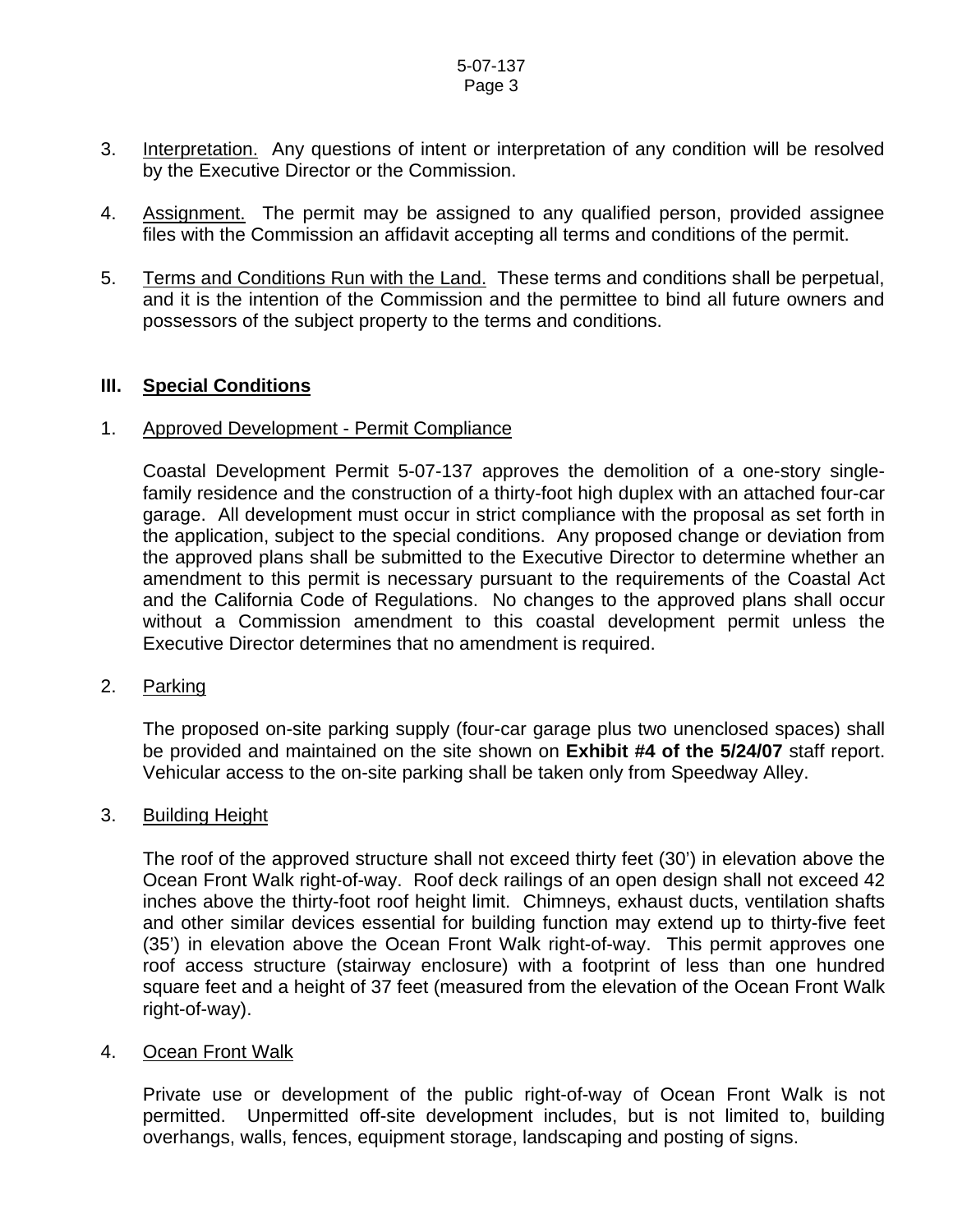#### 5. Construction Responsibilities and Debris Removal

- A. No construction materials, equipment, debris, or waste will be placed or stored where it may be subject to wave, wind, or rain erosion and dispersion.
- B. No construction materials, equipment, debris, or waste will be placed or stored on the beach or boardwalk areas seaward of the applicant's private property.
- C. Any and all demolition/construction material shall be removed from the site within ten days of completion of demolition/construction and disposed of at an appropriate location.
- D. Erosion control/sedimentation Best Management Practices (BMPs) shall be used to control sedimentation impacts to coastal waters during construction. BMPs shall include, but are not limited to: placement of sand bags around drainage inlets to prevent runoff/sediment transport into the sea and a pre-construction meeting to review procedural and BMP guidelines.
- E. The applicant shall dispose of all demolition and construction debris resulting from the proposed project at an appropriate location. If the disposal site is located within the coastal zone, a coastal development permit or an amendment to this permit shall be required before disposal can take place.

## **IV. Findings and Declarations**

The Commission hereby finds and declares:

## **A. Project Description**

 $\overline{a}$ 

The applicant proposes to demolish the vacant one-story 1940s era single-family residence that occupies the beachfront lot, excavate approximately 188 cubic yards of material from the site, and construct a new three-level, 5,619 square foot duplex (See Exhibits). The construction staging area for the proposed project is the adjacent vacant lot (2615 Ocean Front Walk), which is owned by the applicant.<sup>[1](#page-3-0)</sup> Parking for the proposed duplex would be provided by a four-car garage on the ground floor of the structure and two unenclosed guest parking spaces. Vehicular access to the on-site parking supply is provided by Speedway, the rear alley (Exhibit #4).

The project site is a 3,252 square foot lot situated on the inland side of Ocean Front Walk, the paved public walkway ("Venice Boardwalk") that separates the private properties of the residential neighborhood from the open sandy public beach. The Venice Pier is four blocks south of the site (Exhibit #2). The immediate neighborhood is comprised of a variety of old and new multi-unit residential structures that vary in height between twenty and forty feet.

The roof of the proposed duplex is thirty feet high, with one 37-foot high roof access structure (stairway enclosure) to provide access to the proposed roof deck (Exhibit #7). A roof access structure (e.g., stairway enclosure or elevator tower) is a part of a structure that is allowed to exceed the building height limit (by up to ten feet). Policy I.A.1.a of the certified City of Los Angeles Land Use Plan (LUP) for Venice states that each residence may have one stairway

<span id="page-3-0"></span><sup>1</sup> See Coastal Development Permit Application 5-07-093 (Johnson) for duplex proposed at 2615 Ocean Front Walk, Venice.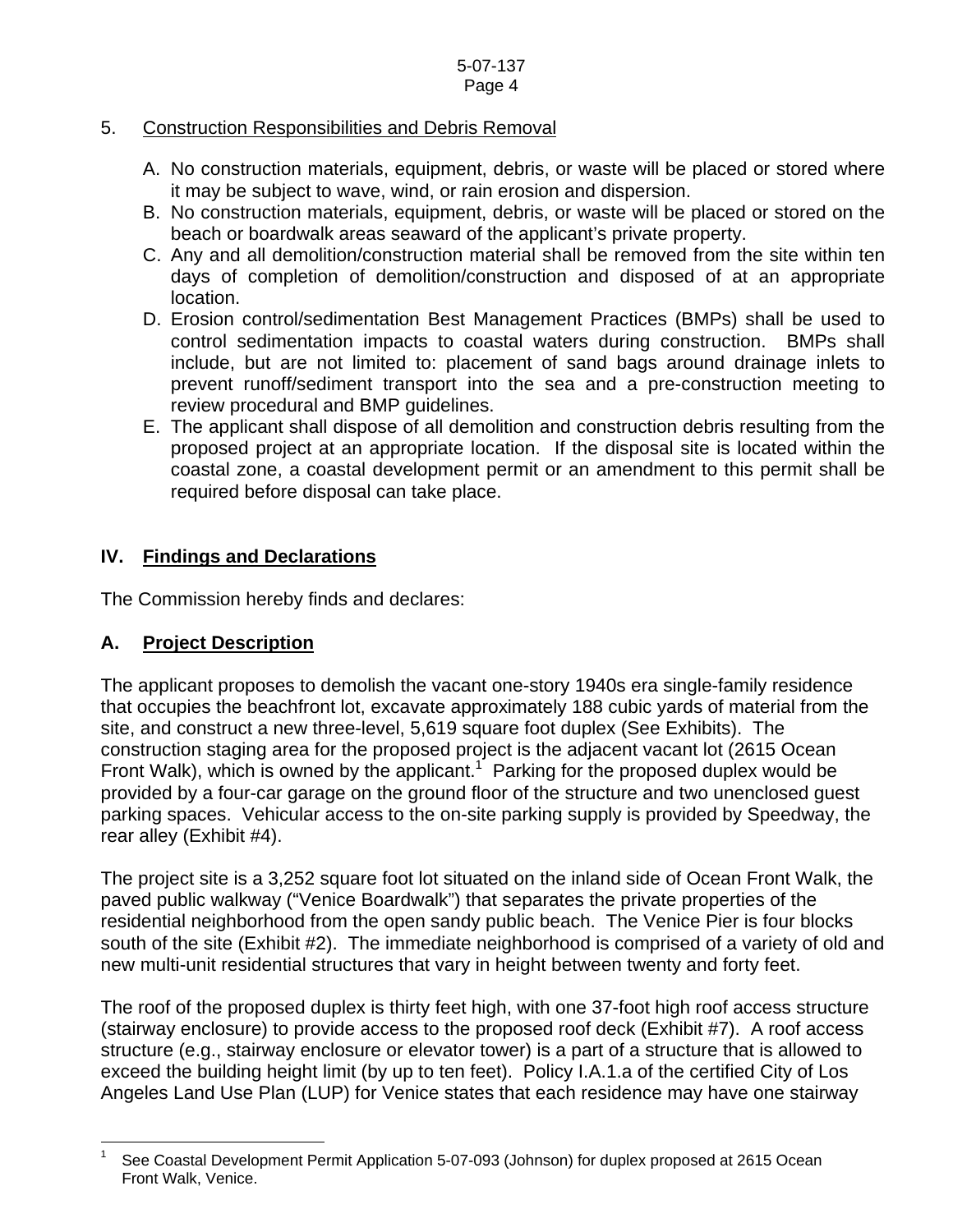enclosure, not exceeding one hundred square feet in area, which extends up to ten feet above the height limit.

The proposed project has been approved by the City of Los Angeles Planning Department (Case #DIR-2006-4015) and is consistent with the RD1.5-1 zoning designation and the surrounding land uses. The proposed duplex conforms to the Commission's two-unit density limit for the site, and the proposed project provides adequate on-site parking (four-car garage plus two guest spaces). The proposed project, with its thirty-foot high roof, conforms to the thirty-foot height limit for flat-roofed structures in North Venice. The proposed project incorporates best management practices (BMPs) to improve water quality in the watershed, including the minimization of impervious surfaces on the project site (approximately 125 square feet of permeable landscaped area will be maintained on the project site).

As conditioned, the proposed project is consistent with community character, and will have no negative effects on visual resources or coastal access. The proposed project, as conditioned, is consistent with the Chapter 3 policies of the Coastal Act, the policies of the certified Venice LUP, and previous Commission approvals, and approval of the project as conditioned would not prejudice the City's ability to prepare an LCP.

## **B. Prior Permit**

In 1978, the Commission issued CDP Coastal Development Permit P-77-2000 (Gendal) for an addition to the 1940s era house that currently occupies the project site, with a condition and deed restriction (L.A. County Instrument No. 78-69852) limiting the use of the structure to a single-family dwelling. The single-family limitation applies only to the existing structure on the site. Therefore, once the existing house is demolished pursuant to Coastal Development Permit 5-07-137 (this permit), the old land use restriction would no longer apply to the property and the deed restriction would be moot. Coastal Development Permit 5-07-137 approves the construction and use of two residential units (a duplex).

## **C. Public Access**

As conditioned, the proposed development will not have any new adverse impact on public access to the coast or to nearby recreational facilities. Thus, as conditioned, the proposed development conforms with Sections 30210 through 30214, Sections 30220 through 30224, and 30252 of the Coastal Act.

## **D. Public Recreation**

The proposed development, as conditioned, does not interfere with public recreational use of coastal resources. The proposed development, as conditioned, protects coastal areas suited for recreational activities. Therefore, the Commission finds that the proposed development, as conditioned, is in conformity with Sections 30210 through 30214 and Sections 30220 through 30223 of the Coastal Act regarding the promotion of public recreational opportunities.

## **E. Marine Resources and Water Quality**

The proposed work will be occurring in a location where there is a potential for a discharge of polluted runoff from the project site into coastal waters. The storage or placement of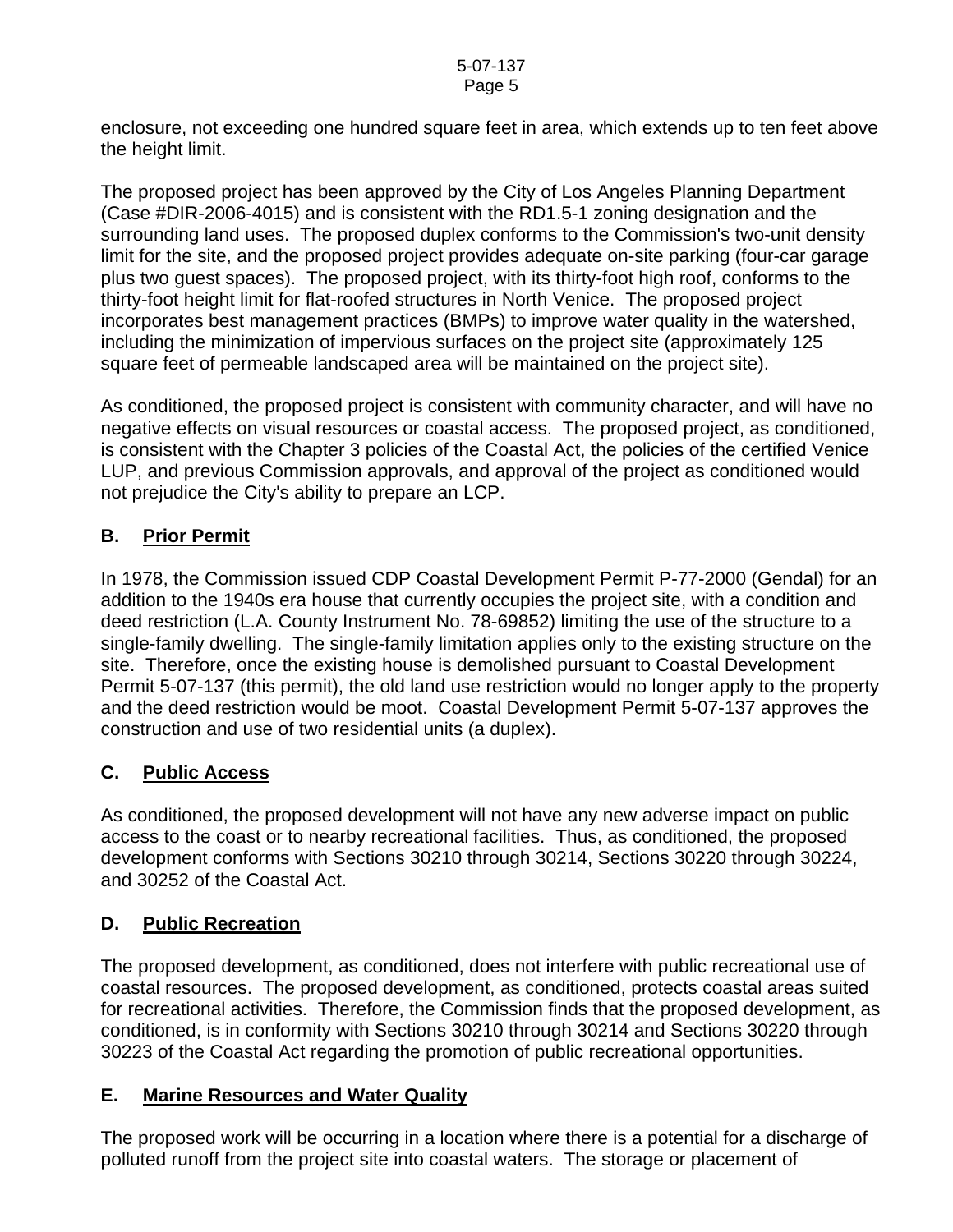construction material, debris, or waste in a location where it could be carried into coastal waters would result in an adverse effect on the marine environment. To reduce the potential for construction and post-construction related impacts on water quality, the Commission imposes special conditions requiring, but not limited to, the appropriate storage and handling of construction equipment and materials to minimize the potential of pollutants to enter coastal waters and for the use of on-going best management practices following construction. As conditioned, the Commission finds that the development conforms with Sections 30230 and 32031 of the Coastal Act.

## **F. Development**

The development is located within an existing developed area and, as conditioned, will be compatible with the character and scale of the surrounding area, has been designed to assure structural integrity, and will avoid cumulative adverse impacts on public access. Therefore, the Commission finds that the development, as conditioned, conforms with Sections 30250, 30251, 30252, 30253 and the public access provisions of the Coastal Act.

## **G. Local Coastal Program**

Coastal Act section 30604(a) states that, prior to certification of a local coastal program ("LCP"), a coastal development permit can only be issued upon a finding that the proposed development is in conformity with Chapter 3 of the Act and that the permitted development will not prejudice the ability of the local government to prepare an LCP that is in conformity with Chapter 3. The City of Los Angeles Land Use Plan (LUP) for Venice was effectively certified on June 14, 2001. As conditioned, the proposed development is consistent with Chapter 3 of the Coastal Act and with the certified Land Use Plan for the area. Approval of the project, as conditioned, will not prejudice the ability of the local government to prepare an LCP that is in conformity with the provisions of Chapter 3 of the Coastal Act.

## **H. California Environmental Quality Act (CEQA)**

As conditioned, there are no feasible alternatives or feasible mitigation measures available which would substantially lessen any significant adverse effect which the activity may have on the environment. Therefore, the Commission finds that the proposed project, as conditioned to mitigate the identified impacts, is the least environmentally damaging feasible alternative and can be found consistent with the requirements of the Coastal Act to conform to CEQA.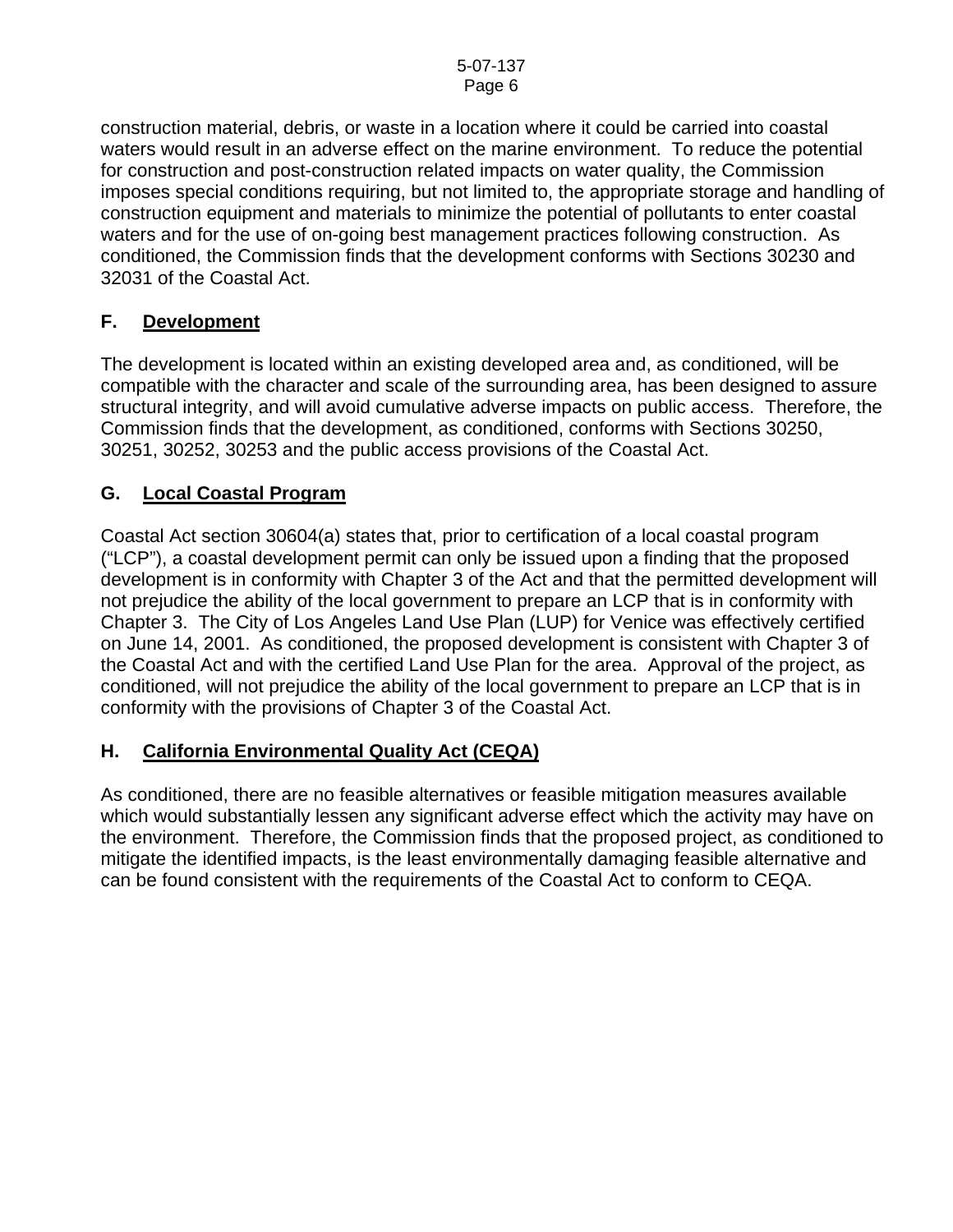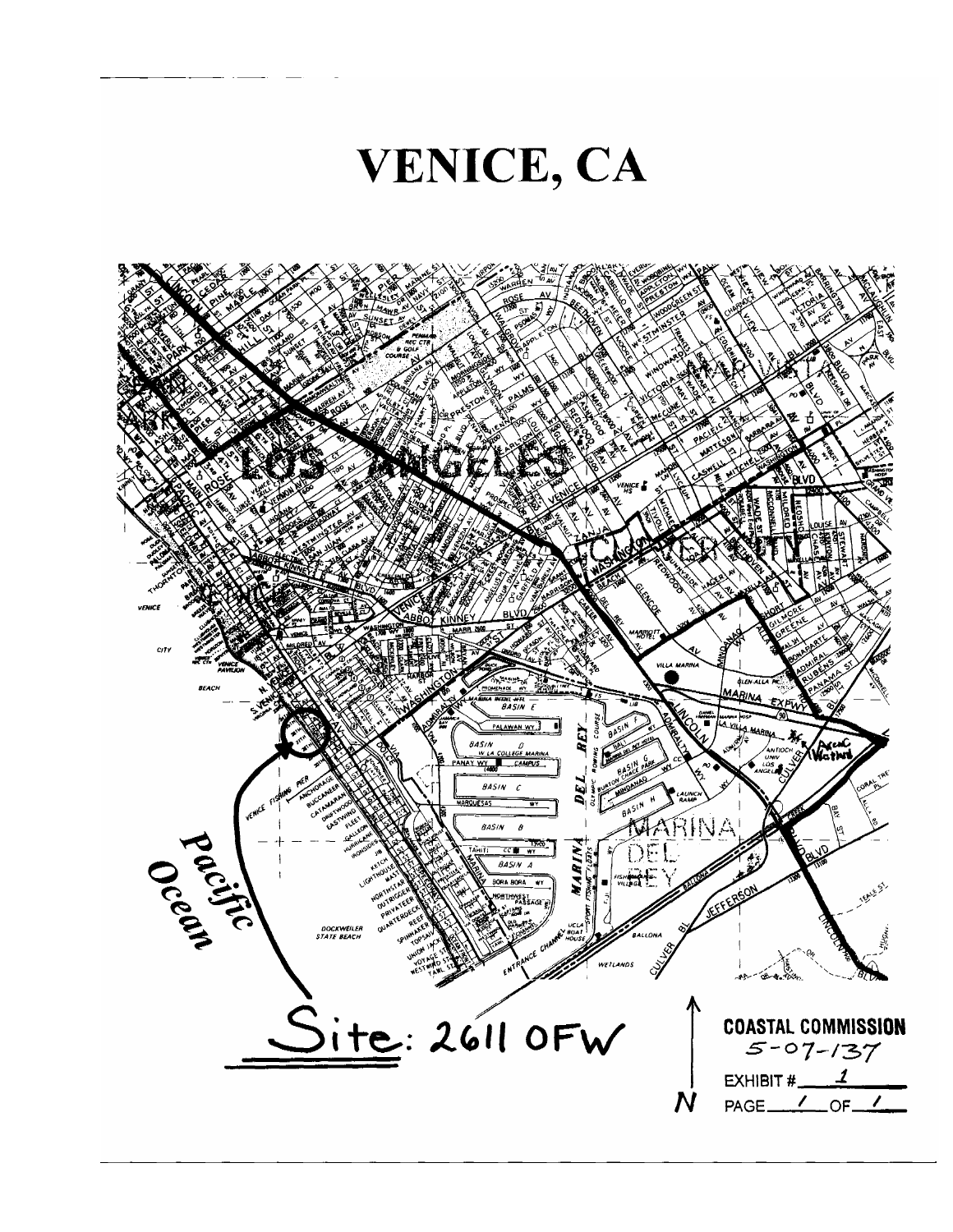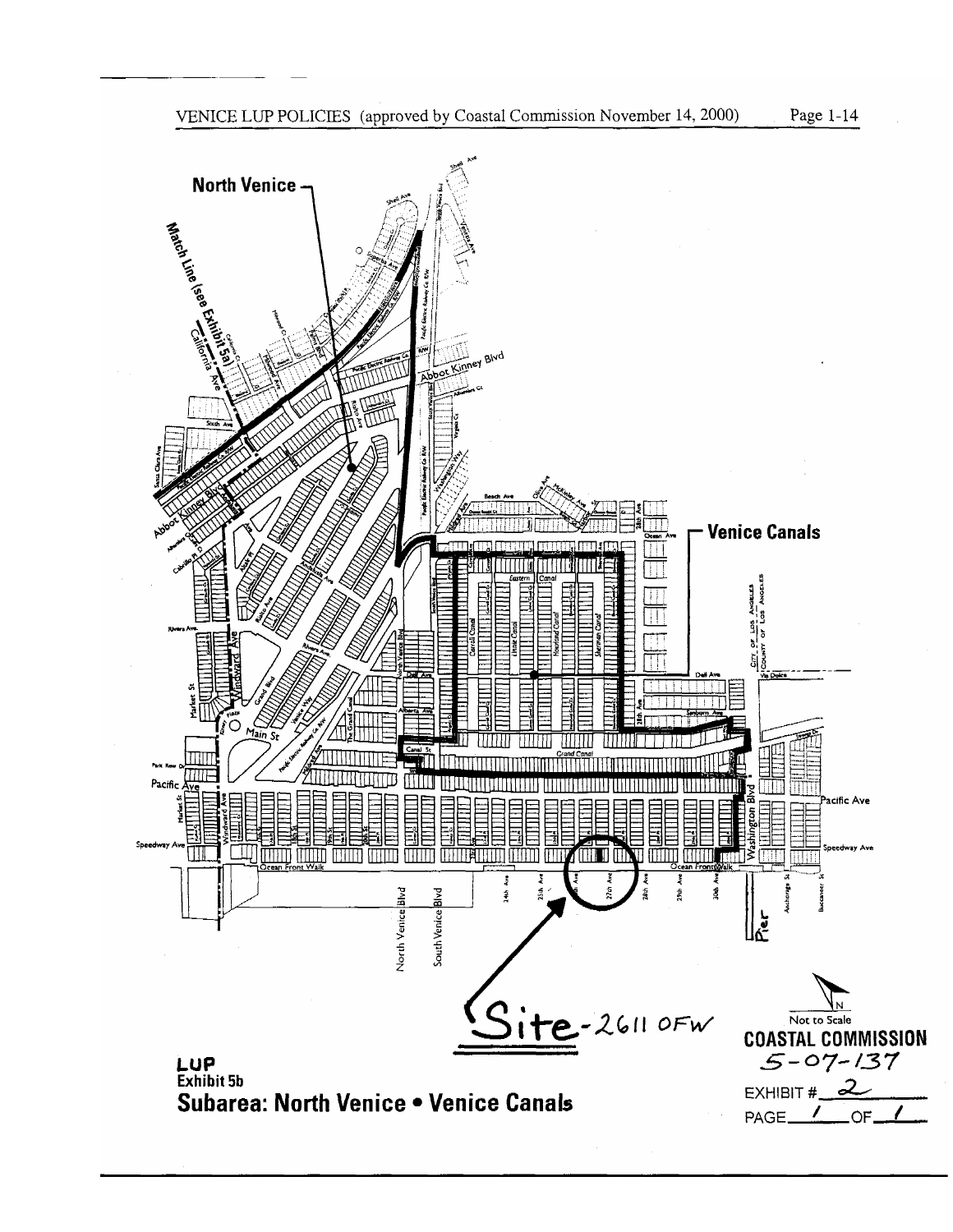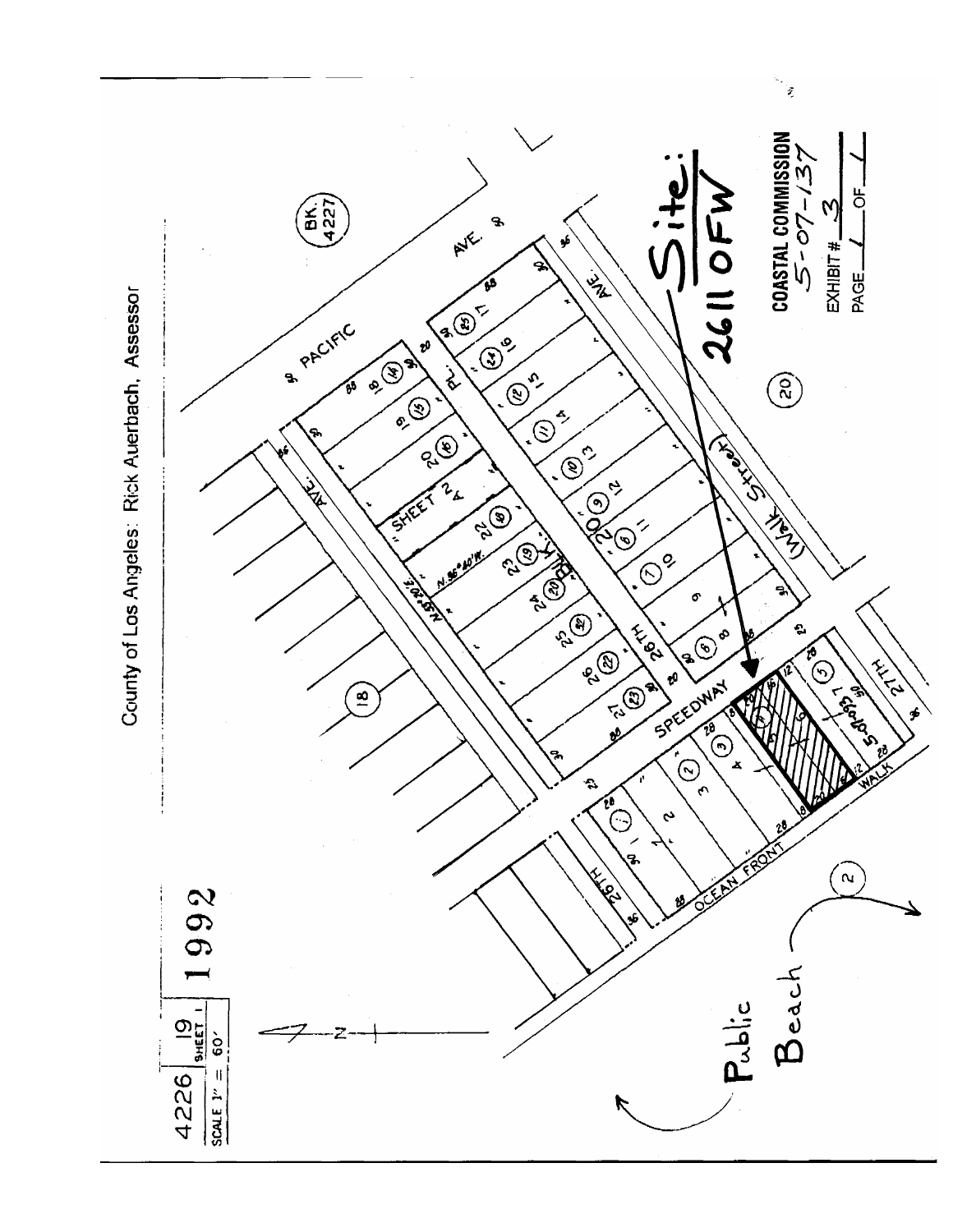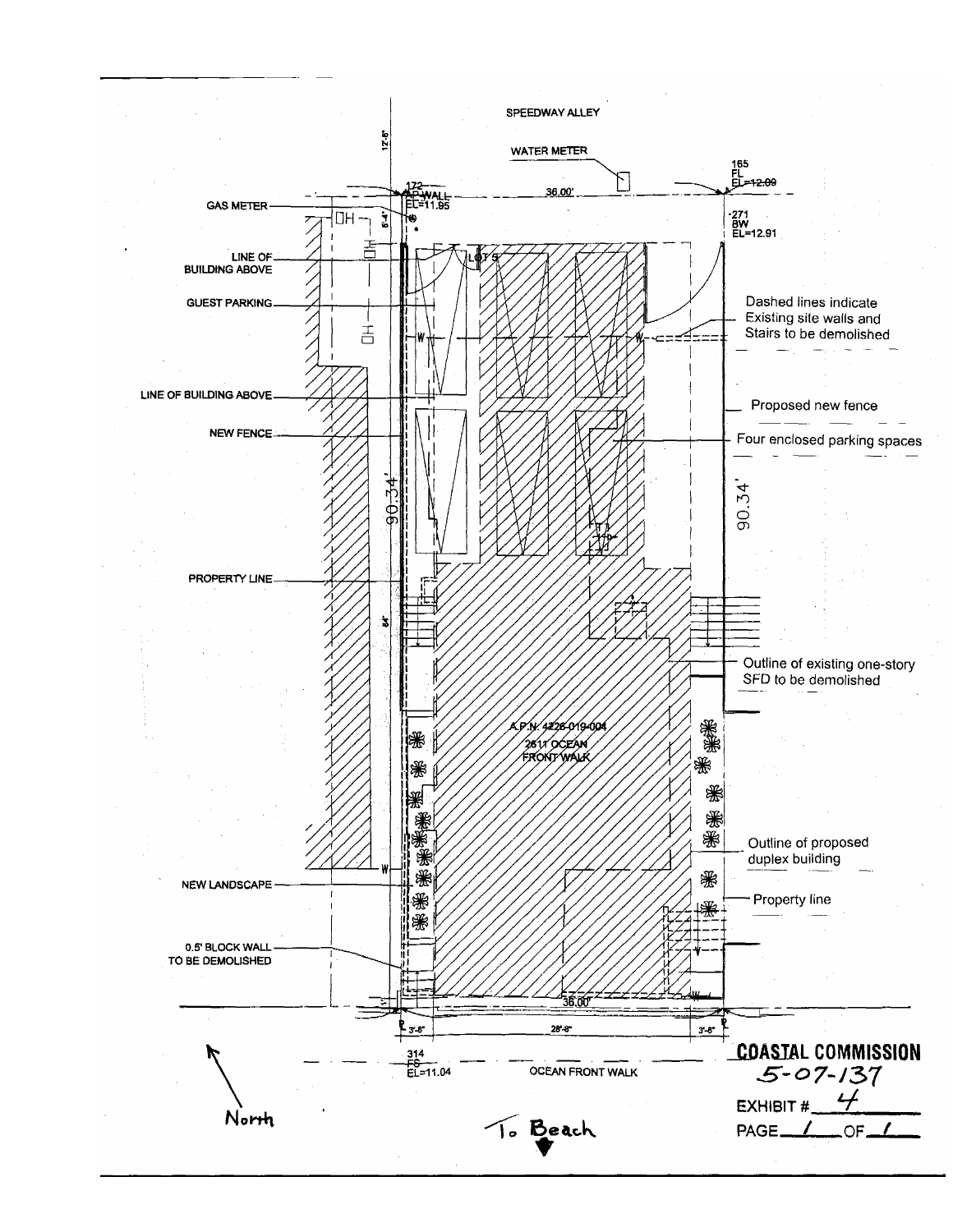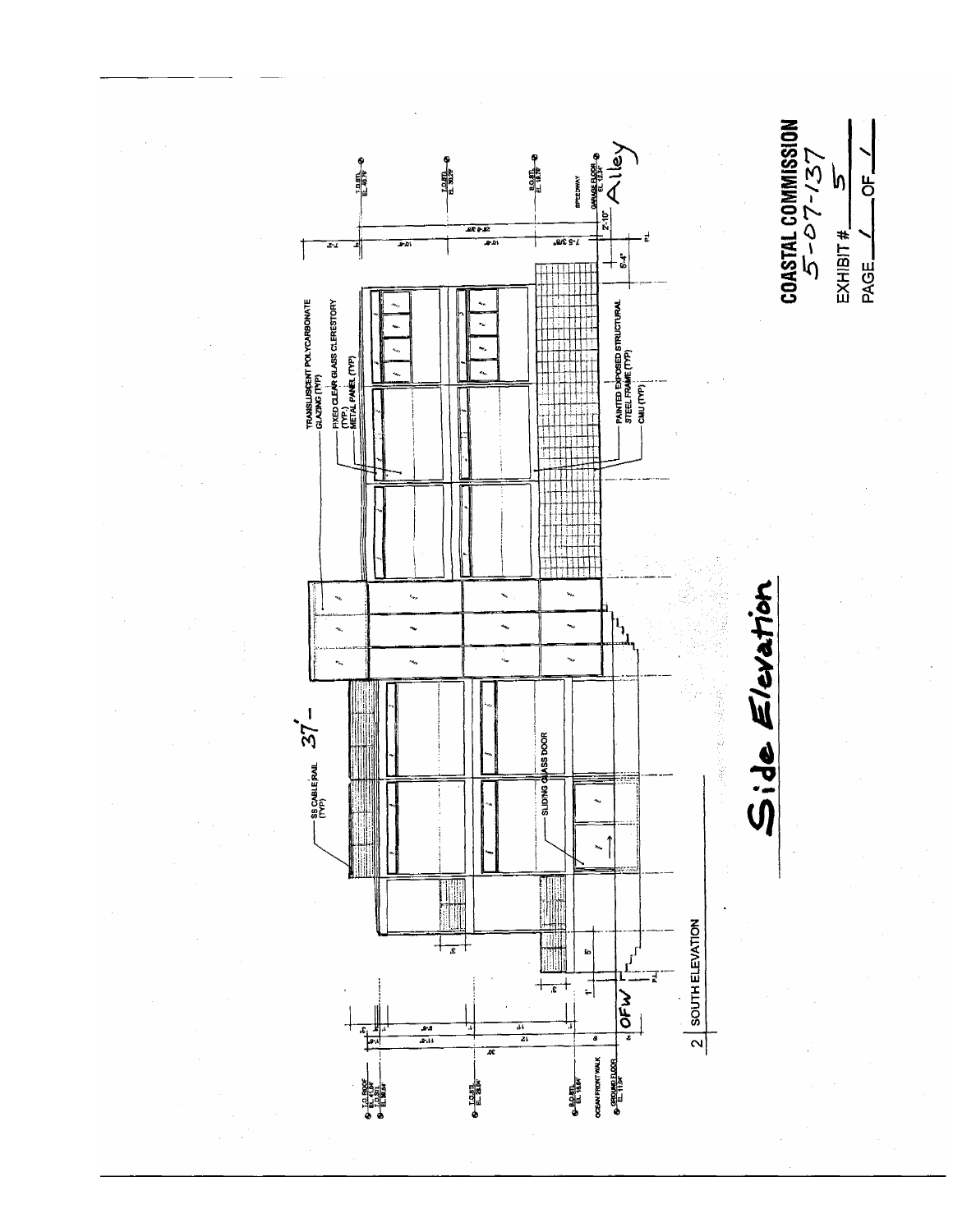